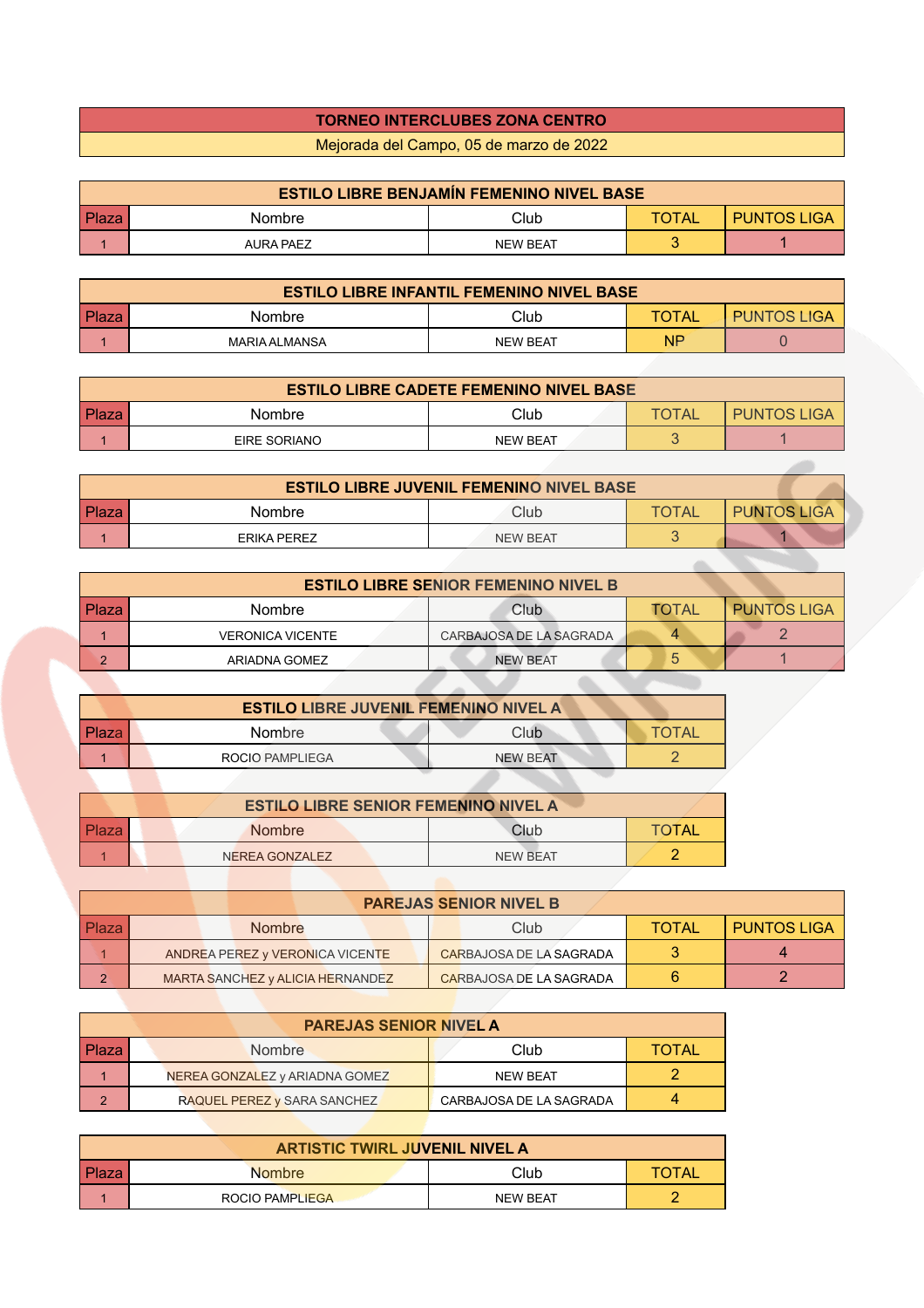| <b>EQUIPOS SENIOR NIVEL B</b> |                         |  |              |                    |  |
|-------------------------------|-------------------------|--|--------------|--------------------|--|
| Plaza                         | Club                    |  | <b>TOTAL</b> | <b>PUNTOS LIGA</b> |  |
|                               | CARBAJOSA DE LA SAGRADA |  |              |                    |  |

CRIPTION

| <b>EQUIPOS SENIOR NIVEL A</b> |                         |  |              |  |  |
|-------------------------------|-------------------------|--|--------------|--|--|
| Plaza                         | Club                    |  | <b>TOTAL</b> |  |  |
|                               | CARBAJOSA DE LA SAGRADA |  |              |  |  |

| <b>GRUPO MAJORETTES PARADE</b> |                         |  |       |  |  |  |  |  |  |  |
|--------------------------------|-------------------------|--|-------|--|--|--|--|--|--|--|
| Plaza                          | Club                    |  | TOTAI |  |  |  |  |  |  |  |
|                                | CARBAJOSA DE LA SAGRADA |  |       |  |  |  |  |  |  |  |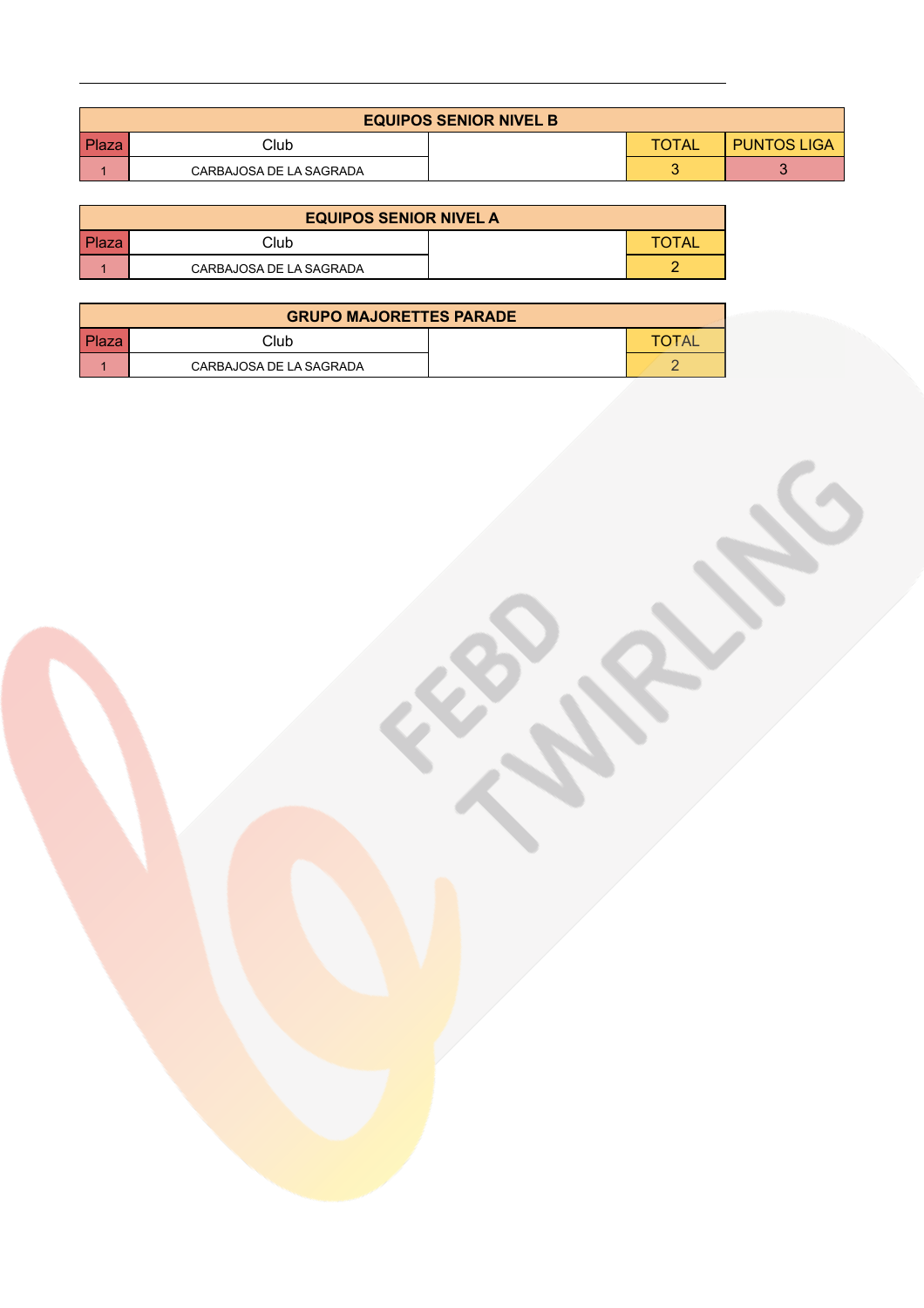## **TORNEO INTERCLUBES ZONA CENTRO**

## Mejorada del Campo, 05 de marzo de 2022

|                | <b>MAJORETTES PARADE</b>                         |                         |                |                   |                 |                           |                   |                                |            | JUEZ <sub>3</sub>                   |     |     | JUEZ 4                 |             |                     |                                |  | J1: Irene Corral |  |
|----------------|--------------------------------------------------|-------------------------|----------------|-------------------|-----------------|---------------------------|-------------------|--------------------------------|------------|-------------------------------------|-----|-----|------------------------|-------------|---------------------|--------------------------------|--|------------------|--|
| Set            | Club                                             |                         |                |                   |                 |                           |                   |                                | INI        | <b>TOT</b> CLA                      | INI |     | TOT CLA PEN.           |             | <b>TOTAL PLAZA</b>  |                                |  | J2: Montserrat F |  |
| $\overline{1}$ | CARBAJOSA DE LA SAGRADA                          |                         |                |                   |                 |                           |                   |                                | 56         | 56                                  | 53  |     | 52,5<br>$\overline{1}$ | 0,5         | 2                   |                                |  | J3: Maria del Ca |  |
|                |                                                  |                         | <b>IRENE</b>   |                   |                 |                           |                   |                                |            |                                     |     |     |                        |             |                     |                                |  | J4: Heroïna Tell |  |
|                | ESTILO LIBRE BENJAMIN FEMENINO NIVEL BASE        |                         |                | JUEZ <sub>1</sub> |                 |                           | JUEZ <sub>2</sub> |                                |            | JUEZ <sub>3</sub>                   |     |     |                        |             |                     |                                |  |                  |  |
| Set            | Nombre                                           | Club                    |                | INI   TOT   CLA   |                 | INI                       | <b>TOT</b> CLA    |                                | INI        | <b>TOT</b> CLA                      |     |     |                        | PEN.        | <b>TOTAL PLAZA</b>  |                                |  |                  |  |
| 2              | <b>AURA PAEZ</b>                                 | <b>NEW BEAT</b>         | 1,5            | $\mathbf{0}$      |                 | 1,5                       | $\mathbf{0}$      |                                | 1,5        | $\overline{0}$                      |     |     |                        | $\Omega$    | $\overline{3}$      |                                |  |                  |  |
|                |                                                  |                         |                |                   |                 |                           |                   |                                |            |                                     |     |     |                        |             |                     |                                |  |                  |  |
|                | <b>ESTILO LIBRE INFANTIL FEMENINO NIVEL BASE</b> |                         |                | JUEZ <sub>1</sub> |                 |                           | JUEZ <sub>2</sub> |                                |            | JUEZ <sub>3</sub>                   |     |     |                        |             |                     |                                |  |                  |  |
| Set            | Nombre                                           | Club                    |                |                   | INI TOT CLA INI |                           | <b>TOT</b> CLA    |                                |            | INI   TOT   CLA                     |     |     |                        | PEN.        | <b>TOTAL PLAZA</b>  |                                |  |                  |  |
| 3              | <b>MARIA ALMANSA</b>                             | <b>NEW BEAT</b>         |                |                   |                 |                           | <b>NP</b>         |                                |            |                                     |     |     |                        |             | <b>NP</b>           |                                |  |                  |  |
|                |                                                  |                         |                |                   |                 |                           |                   |                                |            |                                     |     |     |                        |             |                     |                                |  |                  |  |
|                | ESTILO LIBRE CADETE FEMENINO NIVEL BASE          |                         |                | JUEZ <sub>1</sub> |                 |                           | JUEZ <sub>2</sub> |                                |            | JUEZ <sub>3</sub>                   |     |     |                        |             |                     |                                |  |                  |  |
| Set            | Nombre                                           | Club                    |                |                   | INI   TOT   CLA | INI                       | <b>TOT</b> CLA    |                                |            | INI TOT CLA                         |     |     |                        | PEN.        | <b>TOTAL PLAZA</b>  |                                |  |                  |  |
| $\overline{4}$ | <b>EIRE SORIANO</b>                              | <b>NEW BEAT</b>         | 1,7            | 1,7               |                 | 1,9                       | 1,9               |                                | 1,7        | 1,7                                 |     |     |                        | $\mathbf 0$ | 3                   |                                |  |                  |  |
|                |                                                  |                         |                |                   |                 |                           |                   |                                |            |                                     |     |     |                        |             |                     |                                |  |                  |  |
|                | <b>ESTILO LIBRE JUVENIL FEMENINO NIVEL BASE</b>  |                         |                | JUEZ <sub>1</sub> |                 |                           | JUEZ <sub>2</sub> |                                |            | JUEZ <sub>3</sub>                   |     |     |                        |             |                     |                                |  |                  |  |
| Set            | Nombre                                           | Club                    |                | INI   TOT   CLA   |                 | INI                       | <b>TOT</b> CLA    |                                |            | INI TOT CLA                         |     |     |                        | PEN.        | <b>TOTAL PLAZA</b>  |                                |  |                  |  |
| 5              | <b>ERIKA PEREZ</b>                               | <b>NEW BEAT</b>         | $\overline{2}$ | $\overline{2}$    |                 | 2,5                       | 2,5               |                                | 2,2        | 2,2                                 |     |     |                        | $\Omega$    | $\mathbf{3}$        |                                |  |                  |  |
|                |                                                  |                         |                |                   |                 |                           |                   |                                |            |                                     |     |     |                        |             |                     |                                |  |                  |  |
|                | <b>ESTILO LIBRE SENIOR FEMENINO NIVEL B</b>      |                         |                | JUEZ <sub>1</sub> |                 |                           | JUEZ <sub>2</sub> |                                |            | JUEZ <sub>3</sub>                   |     |     |                        |             |                     |                                |  |                  |  |
| Set            | Nombre                                           | Club                    | INI            |                   | <b>TOT</b> CLA  | $\overline{\mathsf{INI}}$ | <b>TOT</b> CLA    |                                | INI        | <b>TOT</b> CLA                      |     |     |                        | PEN.        | <b>TOTAL PLAZA</b>  |                                |  |                  |  |
| 6              | <b>VERONICA VICENTE</b>                          | CARBAJOSA DE LA SAGRADA | 2<br>2,3       | 1,8               | $\overline{2}$  | 2,3<br>2,2                | 2,1<br>1,8        | $\mathbf{1}$<br>$\overline{2}$ | 2,4<br>2,3 | 2,2<br>1,9<br>$\overline{2}$        |     |     |                        | 0,2<br>0.4  | $\overline{4}$<br>5 | $\mathbf{1}$<br>2 <sup>7</sup> |  |                  |  |
| $\overline{7}$ | <b>ARIADNA GOMEZ</b>                             | <b>NEW BEAT</b>         |                | 1,9               |                 |                           |                   |                                |            |                                     |     |     |                        |             |                     |                                |  |                  |  |
|                | <b>ESTILO LIBRE JUVENIL FEMENINO NIVEL A</b>     |                         |                |                   |                 |                           | JUEZ <sub>2</sub> |                                |            |                                     |     |     | JUEZ <sub>4</sub>      |             |                     |                                |  |                  |  |
| Set            | <b>Nombre</b>                                    | Club                    |                |                   |                 | INI                       | <b>TOT</b> CLA    |                                |            |                                     | INI |     | <b>TOT CLA PEN.</b>    |             | <b>TOTAL PLAZA</b>  |                                |  |                  |  |
| 8              | <b>ROCIO PAMPLIEGA</b>                           | <b>NEW BEAT</b>         |                |                   |                 | 3,4                       | $\mathbf{3}$      | $\overline{1}$                 |            |                                     | 2,8 | 2,4 |                        | 0.4         | $\overline{2}$      | $\overline{1}$                 |  |                  |  |
|                |                                                  |                         |                |                   |                 |                           |                   |                                |            |                                     |     |     |                        |             |                     |                                |  |                  |  |
|                | ESTILO LIBRE SENIOR FEMENINO NIVEL A             |                         |                |                   |                 |                           | JUEZ <sub>2</sub> |                                |            |                                     |     |     | JUEZ <sub>4</sub>      |             |                     |                                |  |                  |  |
| Set            | Nombre                                           | Club                    |                |                   |                 | INI                       | <b>TOT</b> CLA    |                                |            |                                     |     |     | INI   TOT   CLA   PEN. |             | <b>TOTAL PLAZA</b>  |                                |  |                  |  |
| 9              | NEREA GONZALEZ                                   | <b>NEW BEAT</b>         |                |                   |                 | $\overline{4}$            | 3,6               | $\overline{1}$                 |            |                                     | 3,6 | 3,2 | $\mathbf 1$            | 0,4         |                     | $\overline{1}$                 |  |                  |  |
|                |                                                  |                         |                |                   |                 |                           |                   |                                |            |                                     |     |     |                        |             |                     |                                |  |                  |  |
|                | <b>PAREJAS SENIOR NIVEL B</b>                    |                         |                | JUEZ <sub>1</sub> |                 |                           | JUEZ <sub>2</sub> |                                |            | JUEZ <sub>3</sub>                   |     |     |                        |             |                     |                                |  |                  |  |
| Set            | Nombre                                           | Club                    |                |                   |                 |                           |                   |                                |            | INI TOT CLA INI TOT CLA INI TOT CLA |     |     |                        |             | PEN. TOTAL PLAZA    |                                |  |                  |  |

10 ANDREA PEREZ Y VERONICA VICENTE CARBAJOSA DE LA SAGRADA 27 24 1 27 24 1 28 25 1 3 3 1

J2: Montserrat Remacha J3: Maria del Carmen Andrés J4: Heroïna Tello